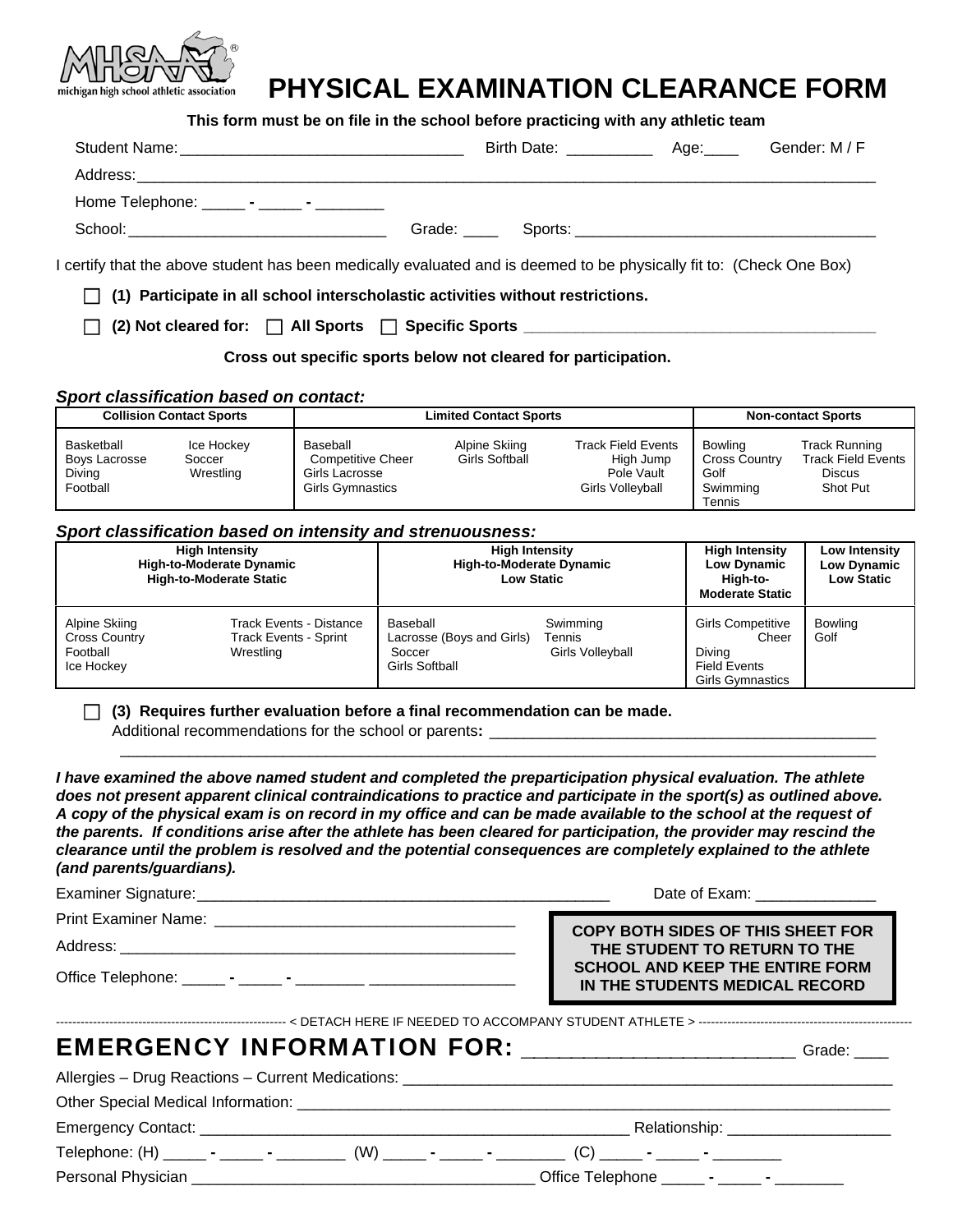

# INFORMATION & CONSENT FORM

 To be completed by parent/guardian or 18 year old or older student-athlete; please take time to complete the form to ensure the good health and safety of the student-athlete Must be signed in **four (4)** places by parent/guardian or 18 year old or older student-athlete (Below and on page 3) The exam date must be performed *on or after April 15th* to be valid for the following school year

The first two pages, Clearance Form and Information & Consent Form, must be kept on file with school athletic department

|        | Last                                                                             |      |                                 | First | Middle Initial                                                                                       |
|--------|----------------------------------------------------------------------------------|------|---------------------------------|-------|------------------------------------------------------------------------------------------------------|
|        | Sex: Grade: Age: Age:                                                            |      | Date of Birth:_________________ |       |                                                                                                      |
|        |                                                                                  |      |                                 |       |                                                                                                      |
| Street | Father's/Guardian Name:                                                          | City |                                 | Zip   |                                                                                                      |
|        |                                                                                  |      |                                 |       | Phone (home):______________________________(work):_____________________(cell):______________________ |
|        | Mother's/Guardian Name:                                                          |      |                                 |       |                                                                                                      |
|        | Phone (home):___________________________(work): ________________________________ |      |                                 |       |                                                                                                      |

# SIGNATURES CONSENTING TO CONDITIONS OF PARTICIPATION

**STUDENT DISCLOSURE AND ACCEPTANCE OF CONDITIONS TO PARTICIPATE:** This application to participate in athletics is voluntary on my part and the information submitted is truthful to the best of my knowledge.

I have never received money or negotiable certificate for merchandise in any amount, nor any emblematic award or merchandise worth more than twenty-five dollars (\$25.00) for participating in athletic events, nor have I ever under an assumed name. After I have represented my school in any sport, I will not compete in any outside athletic contest in this sport until after my school season has been completed.

I understand that I am expected to adhere firmly to all established athletic policies of my school district and the Michigan High School Athletic Association, such as those previously mentioned above as examples but which do not present all the policies to which I am subject.

 **Signature of STUDENT: \_\_\_\_\_\_\_\_\_\_\_\_\_\_\_\_\_\_\_\_\_\_\_\_\_\_\_\_\_\_\_\_\_\_\_\_\_\_\_\_\_\_\_ Date: \_\_\_\_\_\_\_\_\_\_** 

**INSURANCE STATEMENT:** Our son/daughter will comply with the specific insurance regulations of the school district.

The student-athlete has health insurance: Yes No

If yes, Family Insurance Co: \_\_\_\_\_\_\_\_\_\_\_\_\_\_\_\_\_\_\_\_\_\_\_\_\_\_\_\_\_\_\_\_\_ Contract #\_\_\_\_\_\_\_\_\_\_\_\_\_\_\_\_\_\_\_\_\_\_\_\_\_\_

**CONSENT TO DISCLOSURE:** I hereby give my consent for the above student to engage in interscholastic athletics and for the disclosure to the MHSAA of information otherwise protected by FERPA and HIPAA for the purpose of determining eligibility for interscholastic athletics; and I understand the possibility that serious injury may result from participating in athletic activities. He/She has my permission to accompany the team as a member on its out-of-town trips.

I further understand that my son or daughter will be expected to adhere firmly to all established athletic policies of the school district and the Michigan High School Athletic Association.

 **\_\_\_\_\_\_\_\_\_\_\_\_\_\_\_\_\_\_\_\_\_\_\_\_\_\_\_\_\_\_\_\_\_\_\_\_\_\_\_\_\_\_\_\_\_\_\_\_\_\_\_\_\_\_\_\_\_\_\_\_\_\_\_\_\_\_\_\_ \_\_\_\_\_\_\_\_\_\_\_\_\_\_\_\_** 

 **\_\_\_\_\_\_\_\_\_\_\_\_\_\_\_\_\_\_\_\_\_\_\_\_\_\_\_\_\_\_\_\_\_\_\_\_\_\_\_\_\_\_\_\_\_\_\_\_\_\_\_\_\_\_\_\_\_\_\_\_\_\_\_\_\_\_\_\_ \_\_\_\_\_\_\_\_\_\_\_\_\_\_\_\_** 

## **Signature of PARENT OR GUARDIAN OR 18 YEAR-OLD Date Date**

**MEDICAL TREATMENT CONSENT:** I, \_\_\_\_\_\_\_\_\_\_\_\_\_\_\_\_\_\_\_\_\_\_\_\_\_\_\_\_\_\_\_\_\_\_\_\_\_\_\_, an 18 year-old, or the

parent or guardian of \_\_\_\_\_\_\_\_\_\_\_\_\_\_\_\_\_\_\_\_\_\_\_\_\_\_\_\_\_\_\_\_\_, recognize that as a result of athletic participation, medical treatment on an emergency basis may be necessary, and further recognize that school personnel may be unable to contact me for my consent for emergency medical care. I do hereby consent in advance to such emergency care, including hospital care, as may be deemed necessary under the then-existing circumstances and to assume the expenses of such care.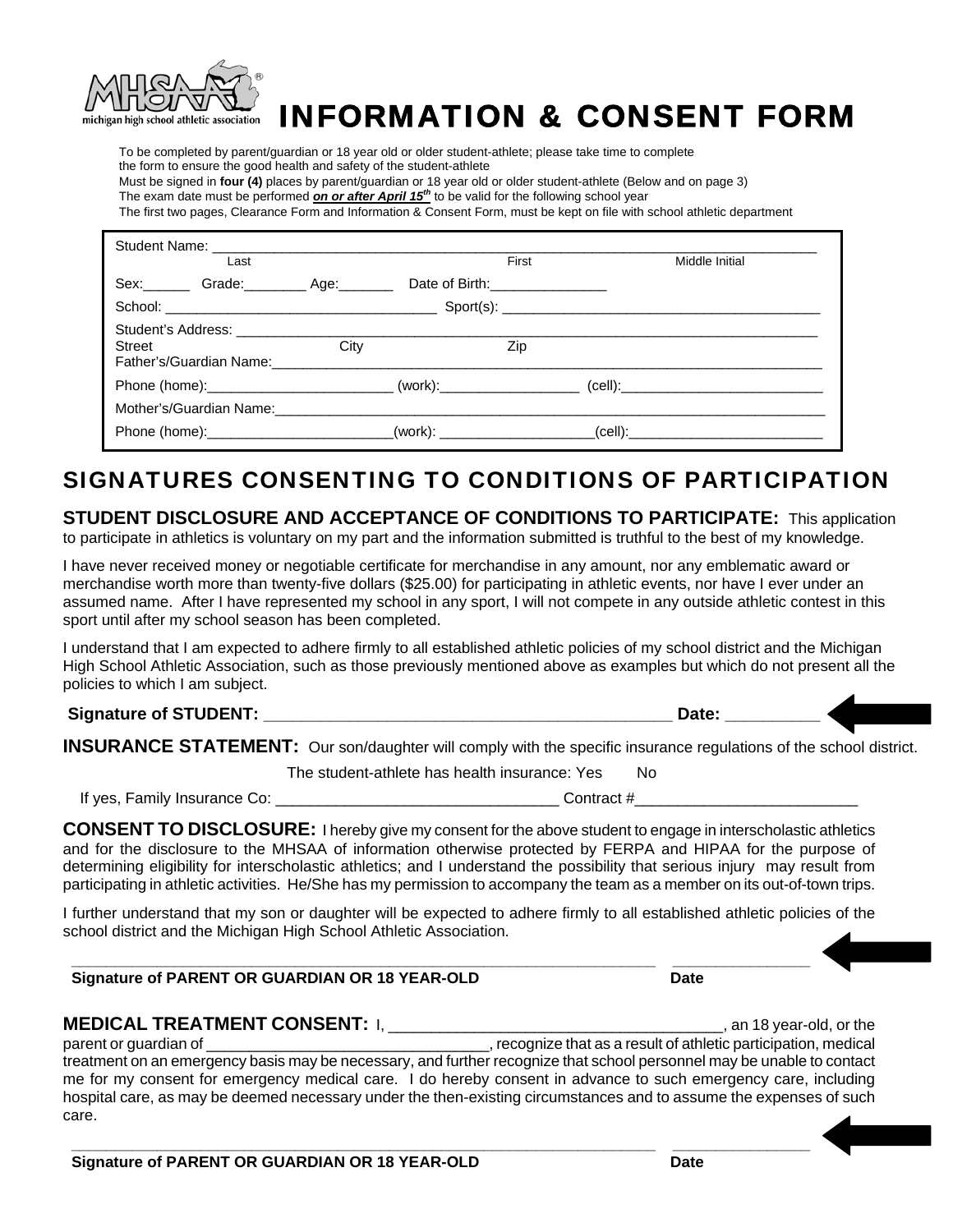## **PREPARTICIPATION PHYSICAL EVALUATION**

## **HISTORY FORM**

*(***This form is to be filled out by the patient and parent prior to seeing the provider. The provider should keep this form in the chart.)**

|                                                                                                                                                      |      |                | $Sex \_\_\_\_ \Age \_\_\_\_\_ \(School \_\_\_\_\_$ School $_Sport(s) \_\_\_\_\_ \$                                                                                  |     |                |
|------------------------------------------------------------------------------------------------------------------------------------------------------|------|----------------|---------------------------------------------------------------------------------------------------------------------------------------------------------------------|-----|----------------|
|                                                                                                                                                      |      |                | Medicines and Allergies: Please list all of the prescription and over-the-counter medicines and supplements (herbal and nutritional) that you are currently taking. |     |                |
|                                                                                                                                                      |      |                |                                                                                                                                                                     |     |                |
|                                                                                                                                                      |      |                |                                                                                                                                                                     |     |                |
| Do you have any allergies?<br>No<br>If yes, please identify specific allergy below.<br>Yes                                                           |      |                |                                                                                                                                                                     |     |                |
| Medicines<br>Pollen                                                                                                                                  | Food |                | <b>Stinging Insects</b>                                                                                                                                             |     |                |
| Explain "Yes" answers below. Circle questions you don't know the answers to.                                                                         |      |                |                                                                                                                                                                     |     |                |
| <b>GENERAL QUESTIONS</b>                                                                                                                             | Yes  | No.            |                                                                                                                                                                     |     |                |
| 1. Has a doctor ever denied or restricted your participation in sports for                                                                           |      |                | <b>MEDICAL QUESTIONS</b>                                                                                                                                            | Yes | N <sub>o</sub> |
| any reason?<br>2. Do you have any ongoing medical conditions? If so, please identify                                                                 |      |                | 26. Do you cough, wheeze, or have difficulty breathing during or after<br>exercise?                                                                                 |     |                |
| Anemia     Diabetes     Infections<br>Asthma                                                                                                         |      |                | 27. Have you ever used an inhaler or taken asthma medicine?                                                                                                         |     |                |
| Other:                                                                                                                                               |      |                | 28. Is there anyone in your family who has asthma?                                                                                                                  |     |                |
| 3. Have you ever spent the night in the hospital?                                                                                                    |      |                | 29. Were you born without or are you missing a kidney, an eye, a testicle                                                                                           |     |                |
| 4, Have you ever had surgery?                                                                                                                        |      |                | (males), your spleen, or any other organ?                                                                                                                           |     |                |
| HEART HEALTH QUESTIONS ABOUT YOU                                                                                                                     | Yes  | N <sub>o</sub> | 30. Do you have groin pain or a painful bulge or hernia in the groin area?                                                                                          |     |                |
| 5. Have you ever passed out or nearly passed out DURING or AFTER                                                                                     |      |                | 31. Have you had infectious mononucleosis (mono) within the last month?                                                                                             |     |                |
| exercise?<br>6. Have you ever had discomfort, pain, tightness, or pressure in your                                                                   |      |                | 32. Do you have any rashes, pressure sores, or other skin problems?                                                                                                 |     |                |
| chest during exercise?                                                                                                                               |      |                | 33. Have you had a herpes or MRSA skin infection?                                                                                                                   |     |                |
| 7. Does your heart ever race or skip beats (irregular beats) during                                                                                  |      |                | 34. Have you ever had a head injury or concussion?                                                                                                                  |     |                |
| exercise?                                                                                                                                            |      |                | 35. Have you ever had a hit or blow to the head that caused confusion,<br>prolonged headache, or memory problems?                                                   |     |                |
| 8. Has a doctor ever told you that you have any heart problems? If so,                                                                               |      |                | 36. Do you have a history of seizure disorder?                                                                                                                      |     |                |
| check all that apply:                                                                                                                                |      |                | 37. Do you have headaches with exercise?                                                                                                                            |     |                |
| $\Box$ High blood pressure<br>$\Box$ A heart murmur                                                                                                  |      |                | 38. Have you ever had numbness, tingling, or weakness in your arms or legs                                                                                          |     |                |
| $\Box$ High cholesterol<br>$\Box$ A heart infection                                                                                                  |      |                | after being hit or falling?                                                                                                                                         |     |                |
| □ Kawasaki disease<br>Other:                                                                                                                         |      |                | 39. Have you ever been unable to move your arms or legs after being hit or                                                                                          |     |                |
| 9. Has a doctor ever ordered a test for your heart? (For example,                                                                                    |      |                | falling?                                                                                                                                                            |     |                |
| ECG/EKG, echocardiogram)                                                                                                                             |      |                | 40. Have you ever become ill while exercising in the heat?<br>41. Do you get frequent muscle cramps when exercising?                                                |     |                |
| 10. Do you get lightheaded or feel more short of breath than expected<br>during exercise?                                                            |      |                | 42. Do you or someone in your family have sickle cell trait or disease?                                                                                             |     |                |
| 11. Have you ever had an unexplained seizure?                                                                                                        |      |                | 43. Have you had any problems with your eyes or vision?                                                                                                             |     |                |
| 12. Do you get more tired or short of breath more quickly than your                                                                                  |      |                | 44. Have you had any eye injuries?                                                                                                                                  |     |                |
| friends during exercise?                                                                                                                             |      |                | 45. Do you wear glasses or contact lenses?                                                                                                                          |     |                |
| HEART HEALTH QUESITONS ABOUT YOUR FAMILY                                                                                                             | Yes  | <b>No</b>      | 46. Do you wear protective eyewear, such as goggles or a face shield?                                                                                               |     |                |
| 13. Has any family member or relative died of heart problems or had an<br>unexpected sudden death before age 50 (including drowning, unexplained     |      |                | 47. Do you worry about your weight?                                                                                                                                 |     |                |
| car accident or sudden infant death syndrome)?                                                                                                       |      |                | 48. Are you trying to or has anyone recommended that you gain or lose                                                                                               |     |                |
| 14. Does anyone in your family have hypertrophic cardiomyopathy, long                                                                                |      |                | weight?                                                                                                                                                             |     |                |
| OT syndrome, short OT syndrome, Brugada syndrome, or                                                                                                 |      |                | 49. Are you on a special diet or do you avoid certain types of foods?                                                                                               |     |                |
| catecholaminergic polymorphic ventricular tachycardia?<br>15. Does anyone in your family have a heart problem, pacemaker, or                         |      |                | 50. Have you ever had an eating disorder?                                                                                                                           |     |                |
| implanted defibrillator?                                                                                                                             |      |                | 51. Have you ever received tetanus-diphtheria-pertussis (Tdap) vaccine?                                                                                             |     |                |
| 16. Has anyone in your family had unexplained fainting, unexplained                                                                                  |      |                | 52. Are you missing any recommended vaccines (such as Tdap, MCV4,<br>HPV, Varicella, MMR, Flu, etc.)?                                                               |     |                |
| seizures, or near drowning?                                                                                                                          |      |                | 53. Do you have any concerns that you would like to discuss with a doctor?                                                                                          |     |                |
| <b>BONE AND JOINT QUESTIONS</b>                                                                                                                      | Yes  | No             | <b>FEMALES ONLY</b>                                                                                                                                                 |     |                |
| 17. Have you ever had an injury to a bone, muscle, ligament, or tendon<br>that caused you to miss a practice or a game?                              |      |                | 52. Have you ever had a menstrual period?                                                                                                                           |     |                |
| 18. Have you ever had any broken or fractured bones or dislocated joints?                                                                            |      |                | 53. How old were you when you had your first menstrual period?                                                                                                      |     |                |
| 19. Have you ever had an injury that required x-rays, MRI, CT scan,                                                                                  |      |                | 54. How many periods have you had in the last 12 months?                                                                                                            |     |                |
| injections, therapy, a brace, a cast, or crutches?                                                                                                   |      |                | Explain "yes" answers here                                                                                                                                          |     |                |
| 20. Have you ever had a stress fracture?                                                                                                             |      |                |                                                                                                                                                                     |     |                |
| 21. Have you ever been told that you have or have you had an x-ray for                                                                               |      |                |                                                                                                                                                                     |     |                |
| neck instability or atlantoaxial instability? (Down syndrome or dwarfism)<br>22. Do you regularly use a brace, orthotics, or other assistive device? |      |                |                                                                                                                                                                     |     |                |
| 23. Do you have a bone, muscle, or joint injury that bothers you?                                                                                    |      |                |                                                                                                                                                                     |     |                |
| 24. Do any of your joints become painful, swollen, feel warm, or look                                                                                |      |                |                                                                                                                                                                     |     |                |
| red?                                                                                                                                                 |      |                |                                                                                                                                                                     |     |                |
| 25. Do you have any history of juvenile arthritis or connective tissue                                                                               |      |                |                                                                                                                                                                     |     |                |
| disease?                                                                                                                                             |      |                |                                                                                                                                                                     |     |                |

Signature of athlete \_\_\_\_\_\_\_\_\_\_\_\_\_\_\_\_\_\_\_\_\_\_\_\_\_\_\_\_\_\_\_\_\_ Signature of parent/guardian \_\_\_\_\_\_\_\_\_\_\_\_\_\_\_\_\_\_\_\_\_\_\_\_\_\_\_\_\_\_\_\_\_\_\_\_\_\_\_ Date \_\_\_\_\_\_\_\_\_\_\_\_\_\_\_\_\_\_\_\_\_\_\_\_\_\_

©2010 American Academy of Family Physicians, American Academy of Pediatrics, American College of Sports Medicine, American Medical Society for Sports Medicine, American Orthopedic Society for Sports Medicine, and American

**I hereby state that, to the best of my knowledge, my answers to the above questions are complete and correct.**